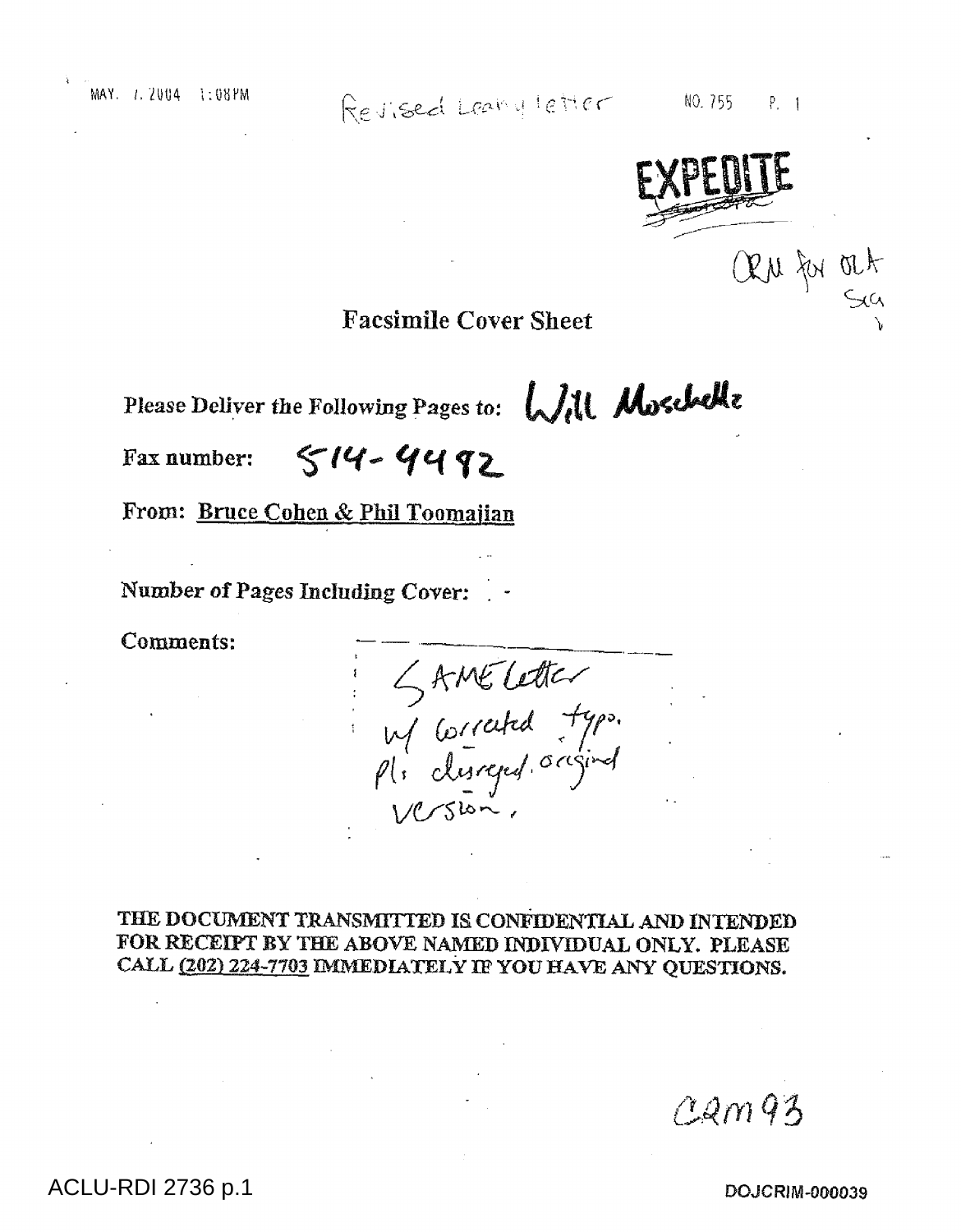$\bar{v}$ 

## Huited States Senate

COMMITTEE ON THE JUDICARY WASHINGTON, DC 20510-6275

May 7, 2004

The Honorable John Ashcroft Attorney General United States Department of Justice 950 Pennsylvania Avenue, N.W. Washington, D.C. 20530

Dear Attorney General Ashcroft:

On Wednesday two of your Assistant Attorneys General appeared before the Senate Judiciary Committee. In light of the reporting about abuses of Iraqi prisoners and the involvement of civilian contractors over the last few days, I asked Mr. Wray what steps the Department was engaging in to investigate these matters, especially in light of congressional enactment of the Military Extraterritoriality Jurisdiction Act four years ago. I understood his response to be that the Justice Department is not currently involved in investigations, that investigations are being conducted by the Defense Department and that the Justice Department is awaiting a referral, if any, from the Defense Department.

The next day's New York Times reported: "The Justice Department is examining the involvement of Central Intelligence Agency officers and contract employees in three suspicious deaths of detainees, two in Iraq and one in Afghanistan, federal law enforcement officials said Wednesday." The article proceeds to explain: "The Justice Department inquiry, which has focused first on what laws may have been violated, means CIA. employees or contractors may be prosecuted in civilian courts... The Justice Department's jurisdiction over independent contractors stems from the Military Extraterritoriality Jurisdiction Act, a four-year-old law, untested in court, that gives federal courts jurisdiction over any crimes that may be committed by civilian contractors working with the military abroad."

Friday's Washington Post indicates that you gave a press conference yesterday in which you "declined to discuss any cases under review or to say whether the Pentagon ... has *formally* referred any cases to his department." It goes on to report that a "senior intelligence officer" indicated that the CIA in February "sent a report to the Justice Department" regarding the death at Abu Gbraib of Mana Jamidi, whose autopsy indicated that internal injuries were the cause of death. It also reports that in July2003 the Justice Department was notified of a case of an Afghani who died in connection with an

interrogation "by a retired CIA retiree who was acting as an independent contractor."<br>  $\frac{1}{3}e^{i\theta}$ <br>  $\frac{1}{3}e^{i\theta}$ <br>  $\frac{1}{3}e^{i\theta}$ <br>  $\frac{1}{3}e^{i\theta}$ <br>  $\frac{1}{3}e^{i\theta}$ 

 $C$ *R*m  $93A$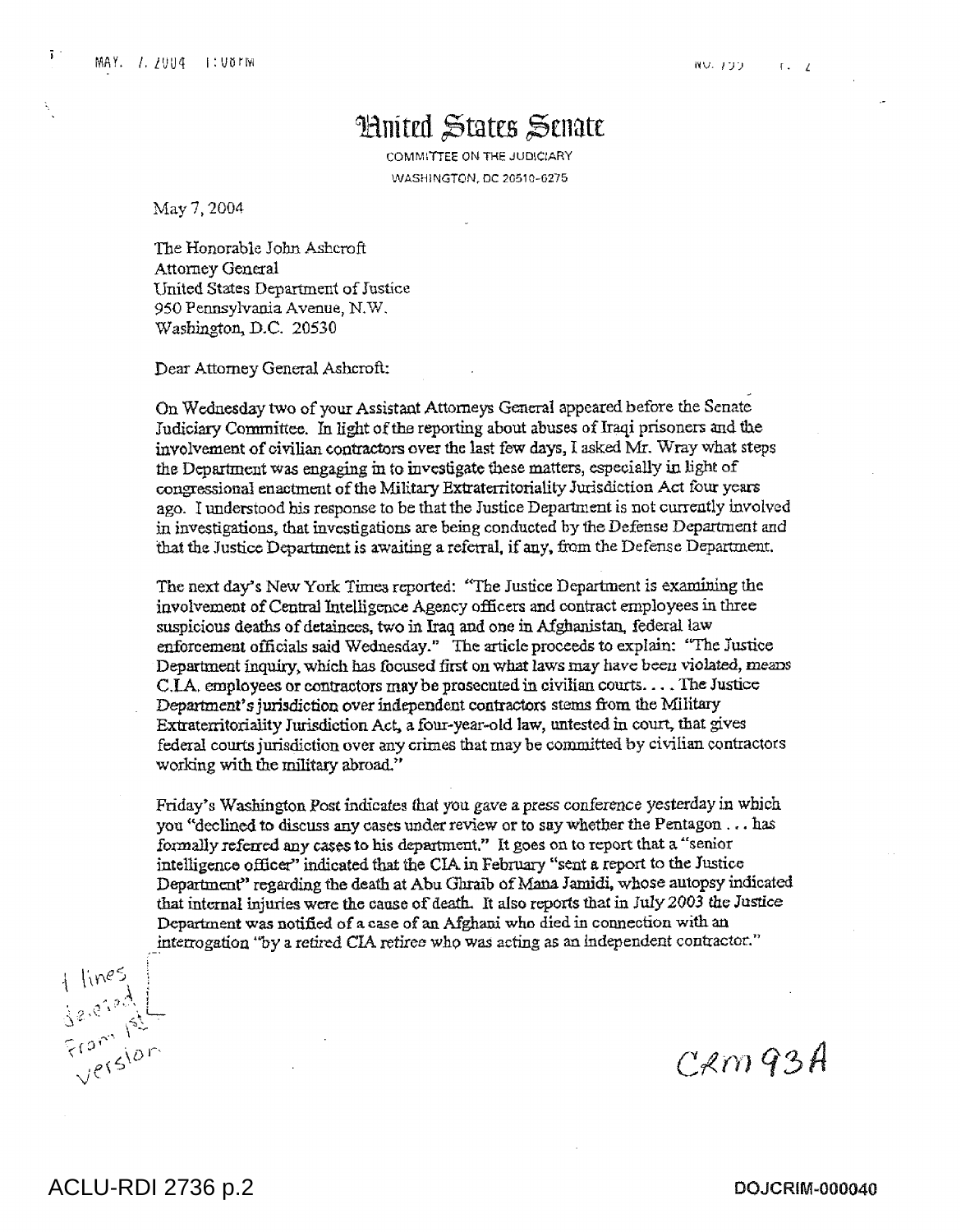The Honorable John Ashcroft May 7, 2004 Page 2

Needless to say, I am disturbed that I received what appear to be less than a complete and truthful answer. I wanted to give you, and Mr. Wray, an opportunity to explain where the truth lies between his testimony before the Committee, the public reports, and the facts.

I would appreciate your responding by return fax by 10 a.m. Monday morning. I thank you for your prompt attention to this matter.

Sincerely,

1611g Democratic Member

cc: The Honorable Christopher Wray

concert about this ,42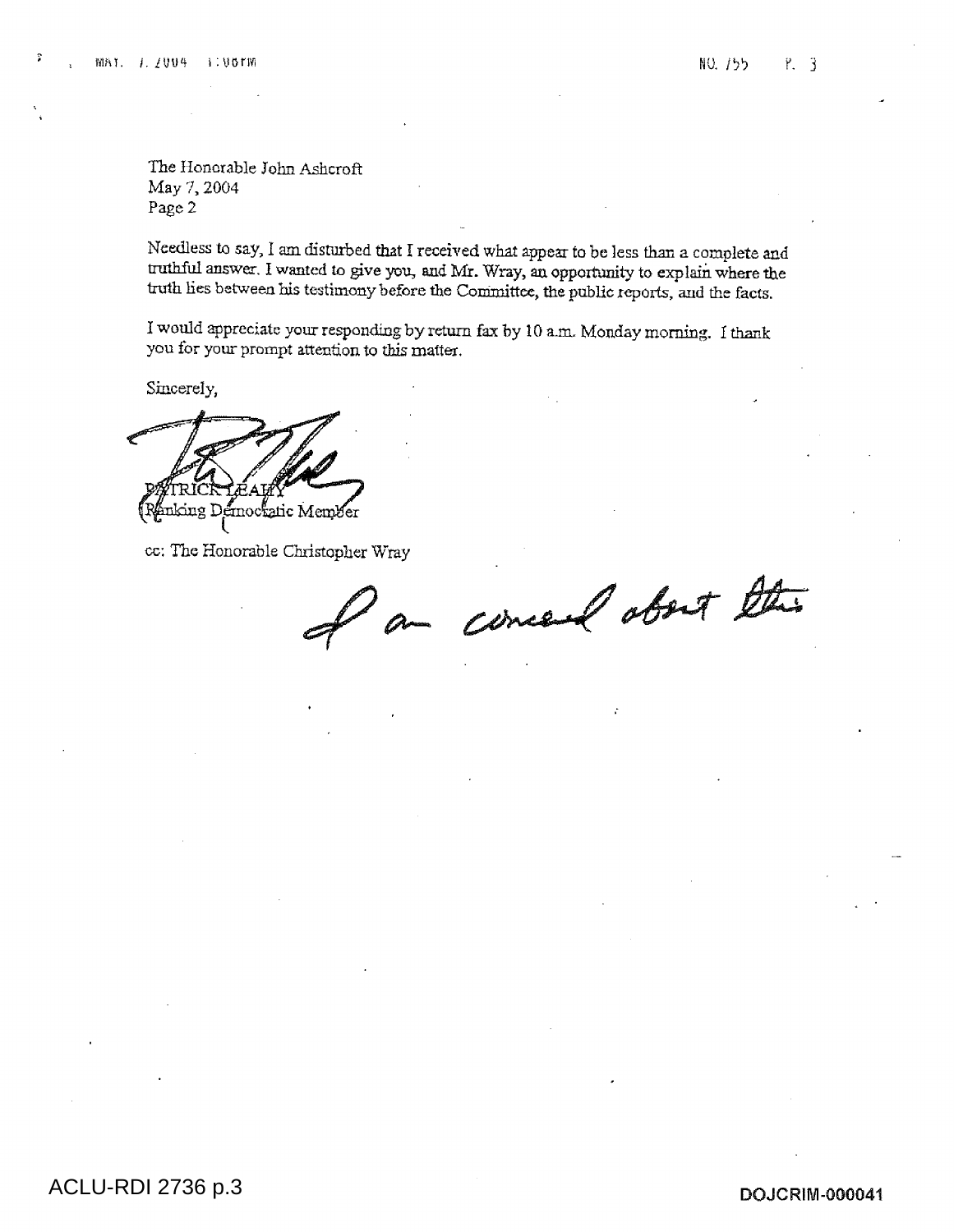Nahmiar

**Facsimile Cover Sheet** 

Please Deliver the Following Pages to Assistant Attorney beneal Wra

Cerby

**FNI** 

Fax number:  $579 - 99n$ 

From: Serator Patrick

Number of Pages Including Cover:

Comments:

**ACLU-RDI 2736 p.4** 

**DOJCRIM-000042** 

CRM94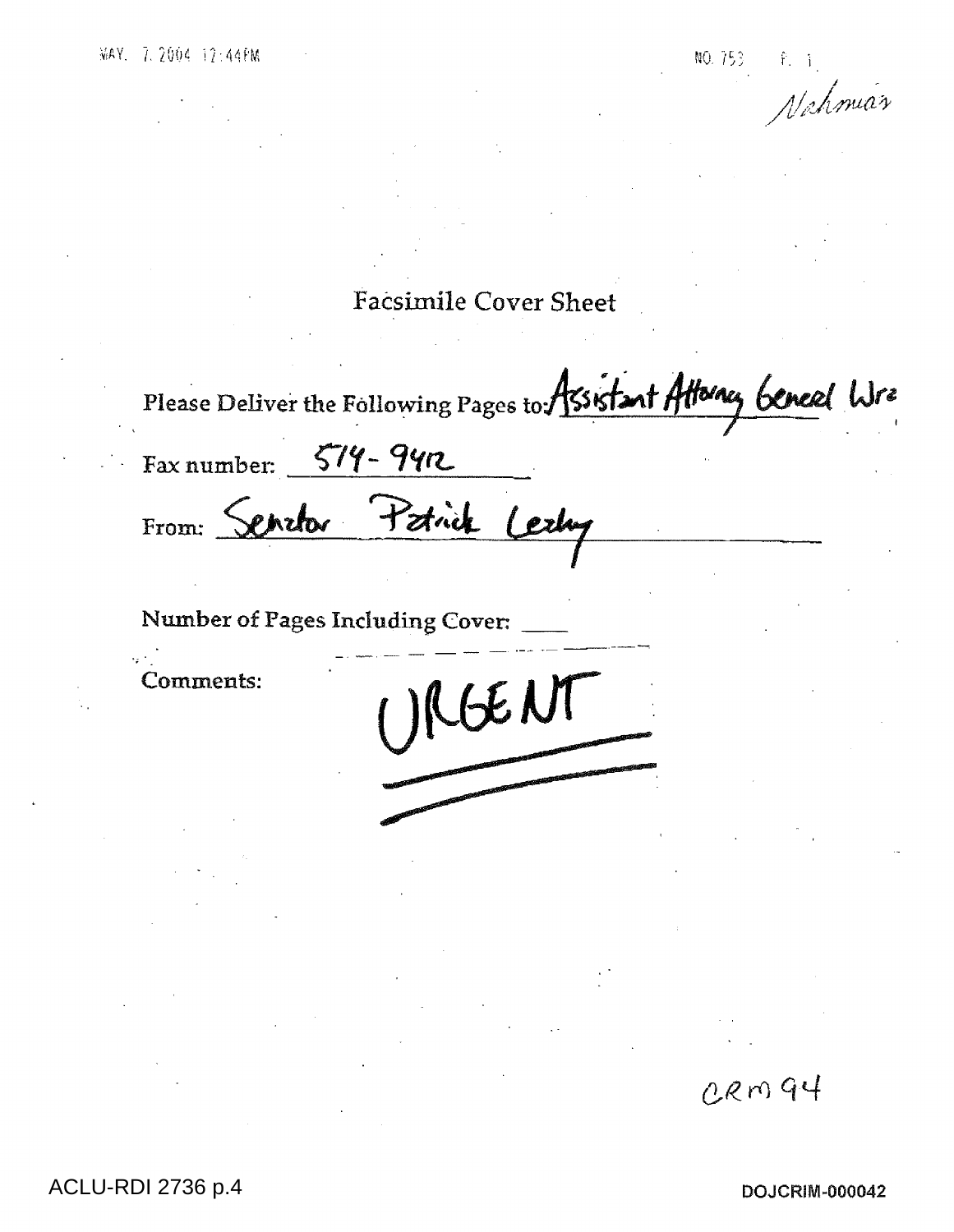$\cdot$ 

## **Huited States Senate**

COMMITTEE ON THE JUDICIARY WASHINGTON, DC 20510-6275

May 7, 2004

The Honorable John Ashcroft Attorney General United Stales Department of Justice 950 Pennsylvania Avenue, N.W. Washington, D.C. 20530

Dear Attorney General Ashcroft:

On Wednesday two of your Assistant Attorneys General appeared before the Senate Judiciary Committee. In light of the reporting about abuses of Iraqi prisoners and the involvement of civilian contractors over the last few days, I asked Mr. Wray what steps the Department was engaging in to investigate these matters, especially in light of congressional enactment of the Military Extraterritoriality Jurisdiction Act four years ago. I understood his response to be that the Justice Department is not currently involved in investigations, that investigations are being conducted by the Defense Department and that the Justice Department is awaiting a referral, if any, from the Defense Department.

The next day's New York Times reported: "The Justice Department is examining the involvement of Central Intelligence Agency officers and contract employees in three suspicious deaths of detainees, two in Iraq and one in Afghanistan, federal law enforcement officials said Wednesday." The article proceeds to explain: "The Justice Department inquiry, which has focused first on what laws may have been violated, means C.I.A. employees or contractors may be prosecuted in civilian courts. . The Justice Department's jurisdiction over independent contractors stems from the Military Extraterritoriality Jurisdiction Act, a four-year-old law, untested in court, that gives federal courts jurisdiction over any crimes that may be committed by civilian contractors working with the military abroad."

Friday's Washington Post indicates that you gave a press conference yesterday in which you "declined to discuss any cases under review or to say whether the Pentagon . . . has formally referred any cases to his department." It goes on to report that a "senior intelligence officer" indicated that the CIA in February "sent a report to the Justice Department" regarding the death at Abu Ghraib of Mana Jamidi, whose autopsy indicated that internal injuries were the cause of death. It also reports that in July 2003 the Justice Department was notified of a case of an Afghani who died in connection with an interrogation "by a retired CIA retiree who was acting as an independent contractor," Needless to say, I am disturbed that I received what appears to be less than a complete and truthful answer. I wanted to give you, and Mr. Wray, an opportunity to explain where the truth lies between his testimony before the Committee yesterday and the public report.

 $(120)$ 94A

ACLU-RDI 2736 p.5 **DOJCRIM-000043**